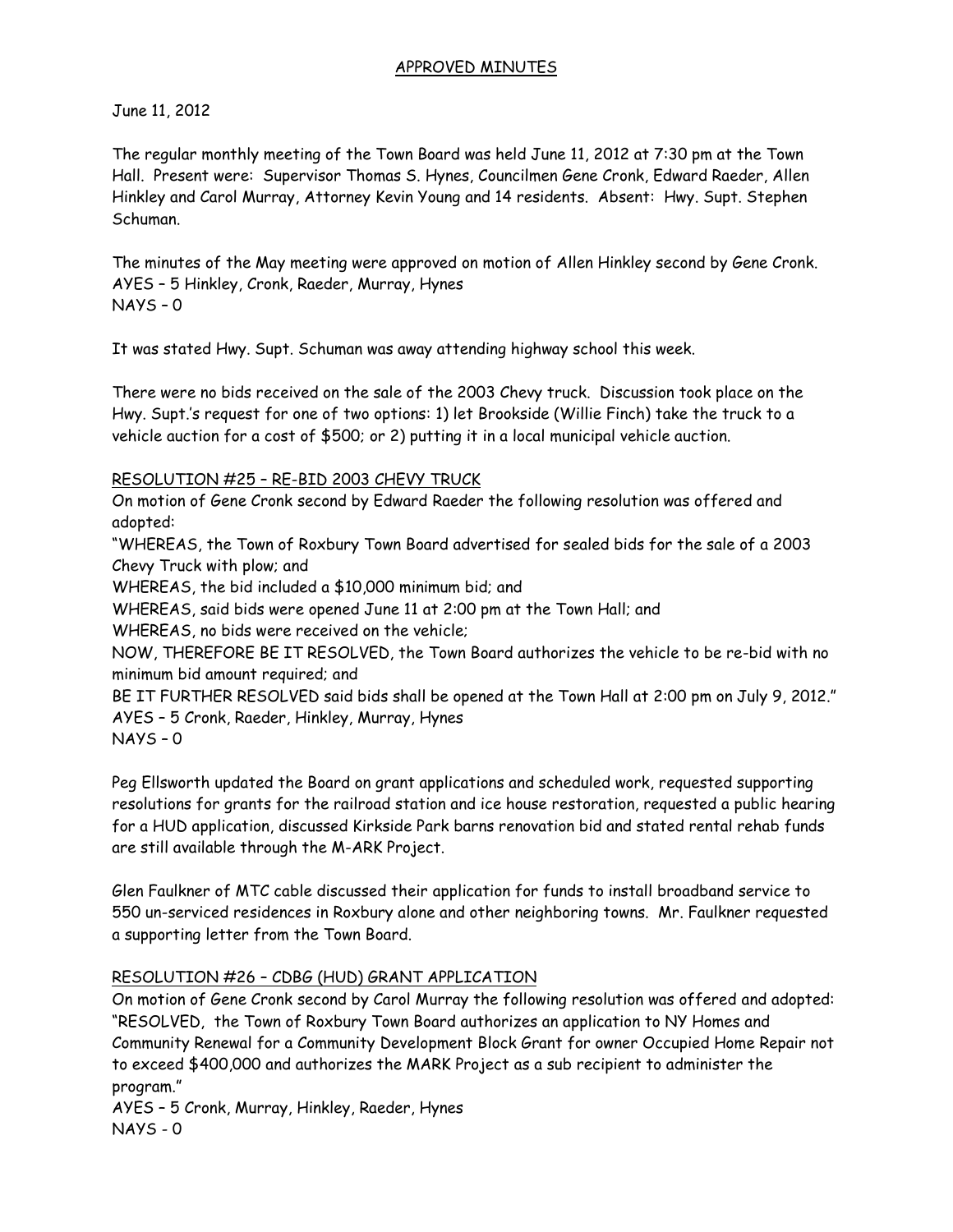## RESOLUTION #27 – CDBG (HUD) PUBLIC HEARING

On motion of Allen Hinkley second by Edward Raeder the following resolution was offered and adopted:

"WHEREAS, the Town Board, Town of Roxbury has approved an application to NY Homes and Community Renewal for a Community Development Block Grant (CDBG) for owner occupied home repair in the amount of \$400,000,

NOW THEREFORE BE IT RESOLVED, the Town Board Town of Roxbury will hold a Public Hearing on July 9, 2012 at 7:15 pm at the Town Hall to hear all persons on said CDBG application." AYES – 5 Hinkley, Raeder, Cronk, Murray, Hynes NAYS - 0

## RESOLUTION #28 – SUPPORT RAILROAD STATION RESTORATION GRANT

On motion of Allen Hinkley second by Gene Cronk the following resolution was offered and adopted: "RESOLVED, the Town of Roxbury Town Board supports the application of the Ulster and Delaware Railroad Historic Society for their Depot restoration and visitors center Project" AYES – 5 Hinkley, Cronk, Raeder, Murray, Hynes NAYS - 0

# RESOLUTION #29 – ICE HOUSE GRANT

On motion of Allen Hinkley second by Gene Cronk the following resolution was offered and adopted: "RESOLVED, the Town of Roxbury Town Board authorizes an application to the NY State Consolidated Funding Round for the Historic Analysis, Existing conditions and restoration construction documents for the Town of Roxbury former Ice House." AYES – 5 Hinkley, Cronk, Raeder, Murray, Hynes NAYS - 0

## RESOLUTION #30 – MTC CABLE BROADBAND GRANT

On motion of Allen Hinkley second by Carol Murray the following resolution was offered and adopted:

"RESOLVED, the Town of Roxbury Town Board supports the application of MTC Cable for funds to extend broadband service to some areas in the Towns of Roxbury, Gilboa and Conesville." AYES – 5 Hinkley, Murray, Cronk, Raeder, Hynes  $NAYS - 0$ 

Sealed bids for the Kirkside Park South Barn Restoration Project were opened June 11, 2012 at 2:00 pm at the Town Hall. A total of three (3) bids were received and were as follows:

| Contractor                          | <b>Bid Price</b> | Comments       |
|-------------------------------------|------------------|----------------|
| Dave Martin                         | \$194,663.00     |                |
| Beaverdam Builders                  | \$132,619.36     |                |
| 2 <sup>nd</sup> Nature Construction | \$148,600.00     | Incomplete bid |

## RESOLUTION #31 – AWARD SOUTH BARN RESTORATION BID

On motion of Edward Raeder second by Allen Hinkley the following resolution was offered and adopted:

"RESOLVED, the Town Board awards the bid for the Kirkside Park South Barn Restoration to Beaverdam Builders at a cost of \$132,619.36."

AYES – 5 Raeder, Hinkley, Cronk, Murray, Hynes NAYS – 0

The monthly report from the Assessor was distributed to the Board.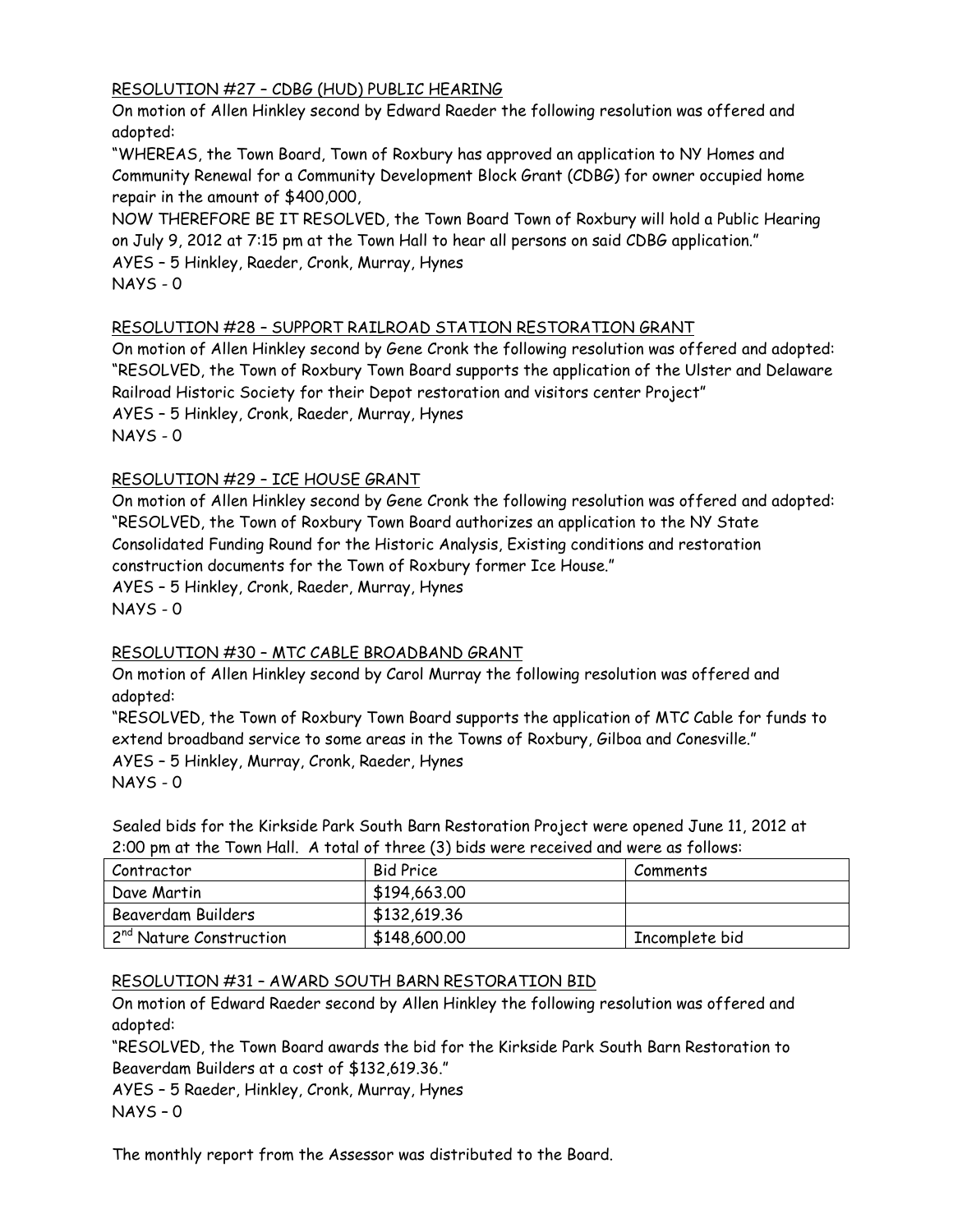The monthly report of the Building Inspector was distributed to the Board.

On motion of Allen Hinkley second by Gene Cronk the Town Board will hold a Special Meeting on July 11, 2012 at 7:00 pm at the Town Hall to discuss future re-valuation issues with the Assessor and any other business that may come before the Board. AYES – 5 Hinkley, Cronk, Raeder, Murray, Hynes NAYS – 0

On motion of Gene Cronk second by Carol Murray the Town Board approved the Town Clerk's monthly Report for May 2012 in the amount of \$1,723.66 (Town Clerk \$788.66 and Building Permits \$935.00).

AYES – 5 Cronk, Murray, Hinkley, Raeder, Hynes NAYS – 0

On motion of Carol Murray second by Edward Raeder the Town Board approved the Supervisor's monthly report for April 2012.

AYES – 5 Murray, Raeder, Hinkley, Cronk, Hynes  $NAYS - 0$ 

On motion of Allen Hinkley second by Gene Cronk the Town Board approved the Tax Collector warrant of taxes collected for 2012.

AYES – 5 Hinkley, Cronk, Raeder, Murray, Hynes NAYS – 0

Discussion took place on retirement reporting issues. The Town Clerk had distributed the time calendars and backup documentation to the Town Board and stated that there were some calendars that accurate time could not be determined by what was submitted.

## RESOLUTION #32 – RETIREMENT REPORTING

On motion of Edward Raeder second by Carol Murray the following resolution was offered and adopted:

"BE IT RESOLVED, that the Town of Roxbury hereby establishes the following as standard work days for elected and appointed officials and will report the following days worked to the New York State and Local Employee's Retirement System based on the record of activities maintained and submitted by these officials to the clerk of this body, and

BE IT FURTHER RESOLVED the Town Board withholds reporting on the positions of Councilman and Building Inspector until an accurate accounting of time is agreed upon by the Town Board.

| CCC . CD OI . TOI . CO. |                    |           |                 |             |                     |
|-------------------------|--------------------|-----------|-----------------|-------------|---------------------|
| Title                   | Name               | Standard  | Term            | Employer    | Days                |
|                         |                    | Work Day  | Begins/Ends     | Record of   | Per                 |
|                         |                    | (Hours/Da |                 | Time Worked | Month               |
|                         |                    |           |                 | (Y/N)       | (based on record of |
|                         |                    |           |                 |             | Activities)         |
| Tax Collector           | Joan Moore         |           | 1/1/12-12/31/13 | N           |                     |
| Justice                 | Wayne R. Pebler    |           | 1/1/10-12/31/13 | N           | 5.5                 |
| Justice                 | Heather Gockel     |           | 1/1/09-12/31/12 | N           | 1,5                 |
| Supt. of Highways       | Stephen A. Schuman |           | 1/1/12-12/31/15 |             |                     |
| Town Clerk              | Diane L. Pickett   |           | 1/1/12-12/21/15 |             |                     |

#### ELECTED OFFICIALS:

#### APPOINTED OFFICIALS:

| Bookkeeper/Dpty.        |                    |                 |  |
|-------------------------|--------------------|-----------------|--|
| $\lceil$ own Clerk #1 , | Carolynn<br>Faracı | 1/1/12-12/31/12 |  |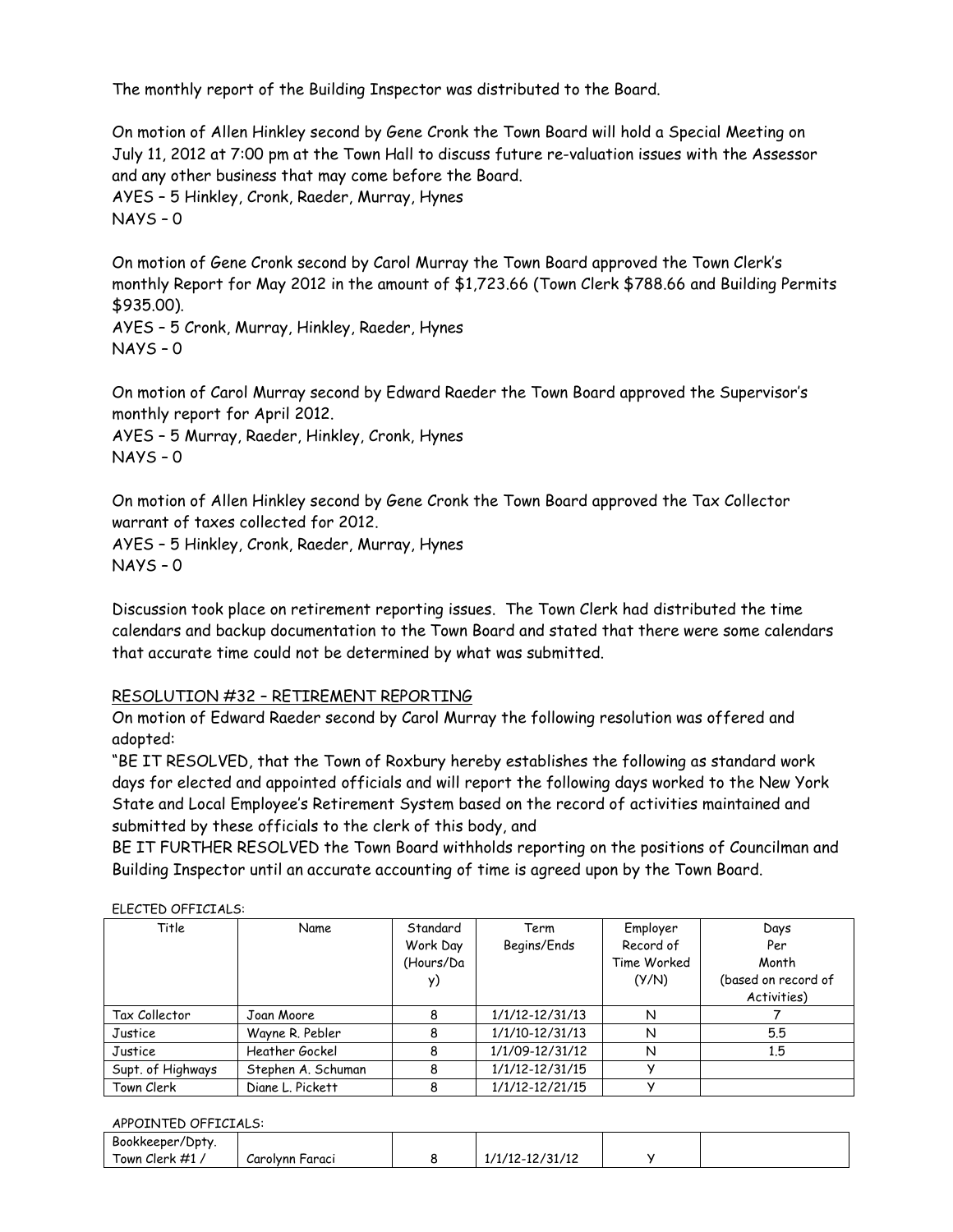| Budget Officer, |                    |                 |  |
|-----------------|--------------------|-----------------|--|
| Dpty. Registrar |                    |                 |  |
| Assessor Clerk  | Stephanie Seminara | 1/1/12-12/31/12 |  |

AYES – 4 Raeder, Murray, Cronk, Hynes NAYS – 0 ABSTAIN – 1 Hinkley

The 2011 Annual Water reports for Denver, Grand Gorge and Roxbury water districts have been sent to all water customers, notices have been advertised stating completion and is available at the Town Hall for review by any other persons.

To date, \$153,587.89 has been received from FEMA for the 2011 flooding, however, the State has still not paid the State or local share as they have stated they would.

## RESOLUTION #33 – SITE PLAN REVIEW INSPECTION FEE

On motion of Allen Hinkley second by Carol Murray the following resolution was offered and adopted:

"WHEREAS, the Town Board of the Town of Roxbury adopted Local Law No. 2 of 2010, entitled Site Plan Review Law; and

WHEREAS, Section 3.08 entitled "Application Fees" provides that "Application fees shall be set by resolution of the Town Board separate from this law so in the event the established fees should need to be altered, this local law would not need to be amended; AND

WHEREAS, on May 14, 2012 the Town Board, under section 3.08 entitled "Application Fees" the Town Board set the application fee at \$150; and

WHEREAS, section 3013 entitled "Site Visit" provides that "the Planning Board may require a site visit prior to making a Site Plan determination"; and

WHEREAS, the Planning Board has asked the Town Board to establish a "Site Visit" fee that is separate and apart from the "Application Fee"

NOW, THEREFORE BE IT RESOLVED, in connection with the Town of Roxbury's Site Plan Review Law, the Town Board of the Town of Roxbury does hereby set the Site Visit Fee in the amount of \$40.00 per site visit."

AYES – 5 Hinkley, Murray, Raeder, Cronk, Hynes NAYS – 0

Atty. Kevin Young discussed the flood plain law adopted by the Town Board stating the State opposed the Town Board being named as the Appeal Board in the law but they have now accepted it.

Atty. Young also discussed how many DEP funds now are expected to go towards flood mitigation and how they will be cutting back on purchasing lands that are un-developable.

Ed Dalski questioned a re-valuation timeline. It was stated that steps have been taken to start the process and more information will be available at the meeting with the Assessor and ORPS.

On motion of Carol Murray second by Edward Raeder the following bills were audited and ordered paid in the following amounts:

| General #252-312         | \$120,701.03 | Roxbury Sewer #42-49 | \$40,609.32 |  |  |
|--------------------------|--------------|----------------------|-------------|--|--|
| Highway #145-180         | \$192,417.23 | Denver Sewer #54-63  | \$12,381.58 |  |  |
| Roxbury Water #38-45     | \$2,336.12   | Special Lights #10   | \$2,045.42  |  |  |
| Grand Gorge Water #43-49 | \$1,762.63   | Capital Projects:    |             |  |  |
| Denver Water #38-44      | \$1,782.34   | Comp Plan #24        | \$438.41    |  |  |
|                          |              |                      |             |  |  |

AYES – 5 Murray, Raeder, Cronk, Hinkley, Hynes